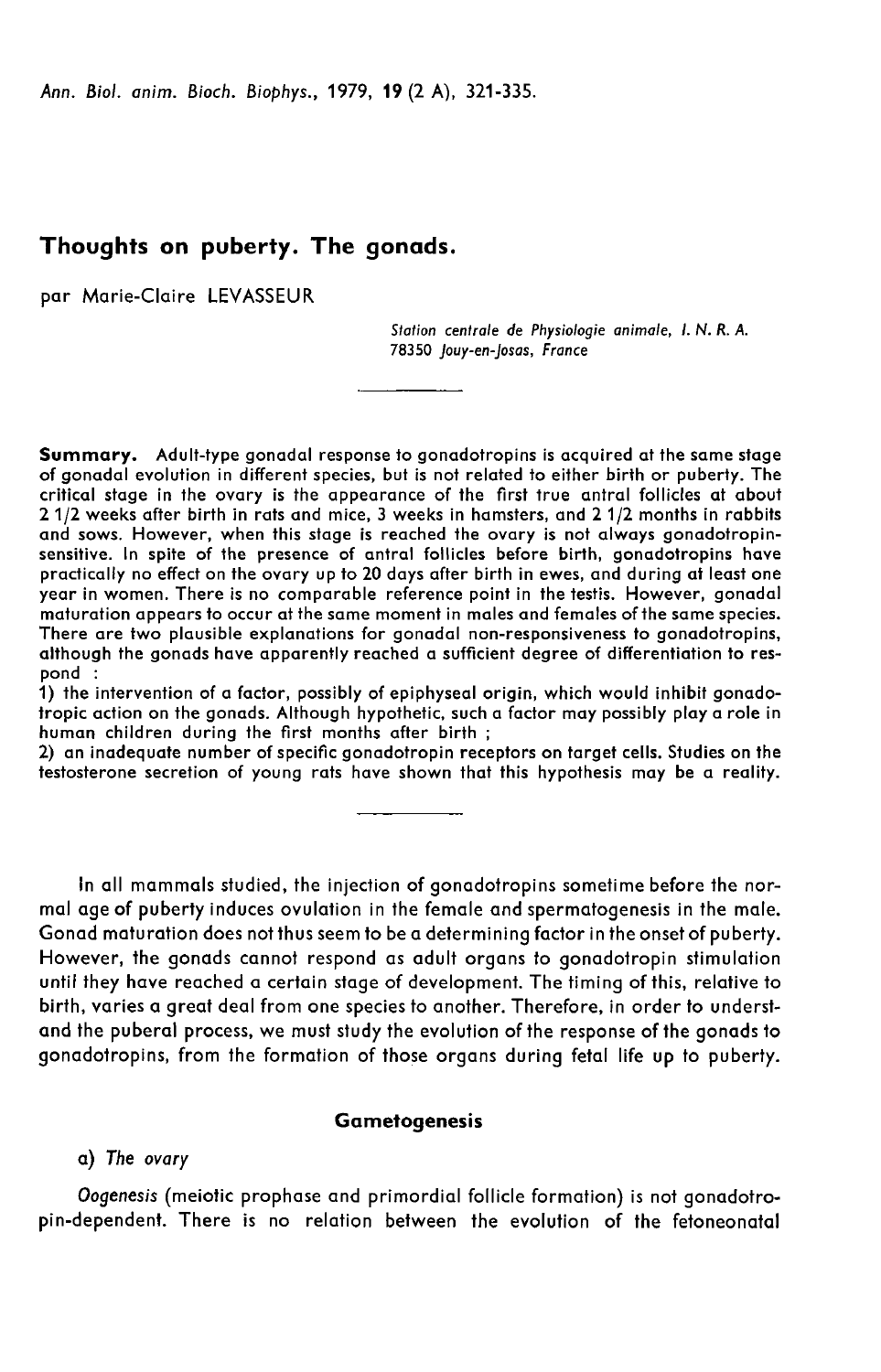hypothalamo-pituitary gonadotropic function and the development of oogenesis in various mammals (fig. 1). Meiosis proceeds normally in embryonic ovaries maintained in vitro in an anhormonal medium (mouse: Baker and Neal, 1973; hamster: Challoner, 1975; woman: Baker and Neal, 1974) as in vivo in the absence of a functional pituitary (decapitated ewe fetus: Mauléon, 1973; anencephalic human fetus: Ch'in, 1938; hypophysectomized macaque fetus: Gulyas et al., 1977). Neither is the beginning of folliculogenesis (growth of follicles from the primordial follicle stock) strictly gonadotropin-dependent. It appears about the time the oocytes are formed (Mauléon, 1961) and follicles begin growth either in vitro in an anhormonal medium (hamster: Challoner, 1975; mouse: Baker and Neal, 1973) or in vivo in absence of gonadotropins (anencephalic human fetus: Ch'in, 1938; hypophysectomized macaque fetus : Gulyas et al., 1977).

However, gonadotropins seem prerequisite to the normal evolution of follicles which are beginning growth. In the ovary of the very young female, the somatic cells do not organize to form the granulosa and theca. Gonadotropins, and particularly FSH, are indispensable to the normal organization of the first follicles (mice: Eshkol et al., 1970; Baker and Neal, 1973; Eppig, 1977; hamster: Challoner, 1975). In the hypophysectomized adult female, follicles begin growth and reach a subnormal preantral stage. However, FSH is necessary for the normal growth of small follicles (hamster: Chiras and Greenwald, 1978). This difference between the adult and the fetus or neonate may be due to the role played by gonadotropins in the differentiation of ovarian interstitial tissue. The interstitial tissue is practically absent in the ovaries of the anencephalic fetus (Ch'in, 1938), and the injection of anti-gonadotropic serum inhibits its development (mouse: Stegner et al., 1970), while gonadotropin injection stimulates it (mouse: Ben-Or, 1970; quinea-piq: Aron, 1932, 1933). More precisely, when the pituitary is missing, the rete ovarii is absent or degenerate (macaque: Gulyas et al., 1977), but its cells must be present for normal follicular development (mouse: Byskov, 1974).

In normal young, as long as the first follicles beginning growth have not attained a

FIG. 1. - Evolution of ovarian function from fetal life to puberty.

2222 Period of oogonial multiplication.

- [ Period of oogenesis. Meiotic prophase and constitution of primary follicle stock.
- CI: Onset of growth of first follicles from the stock.
- $(\widehat{A})$ : Appearance of first antral follicles.
- There is no constant relation between evolution of the gonadotropic function and that of ovarian function during feto-neonatal life in the species studied.
- : Profile of circulating LH evolution for species in which pertinent data are available.
- From Mauléon (1969), Mauléon and Mariana (1977) : oogenesis ; Levasseur (1977) : gonadotropic function; and from Picon (1956), Zarrow and Wilson (1961), Zarrow and Quinn (1963): rat; Peters (1969), Zarrow and Wilson (1961) : mouse ; Bodemer et al., (1959), Greenwald and Peppler (1968), Challoner (1974) : hamster ; Mauléon (1961), Fox et al. (1964) : rabbit ; Casida (1935), Colenbrander et al. (1977) : gilt ; Mauléon (1961, 1969), Foster et al. (1972, 1975) : ewe ; Marden (1953), Mauléon (1961), Challis et al. (1974) : cow ; Pryse-Davies and Dewhurst (1971), Faiman et al. (1974, 1976), Kaplan and Grumbach (1976) : woman.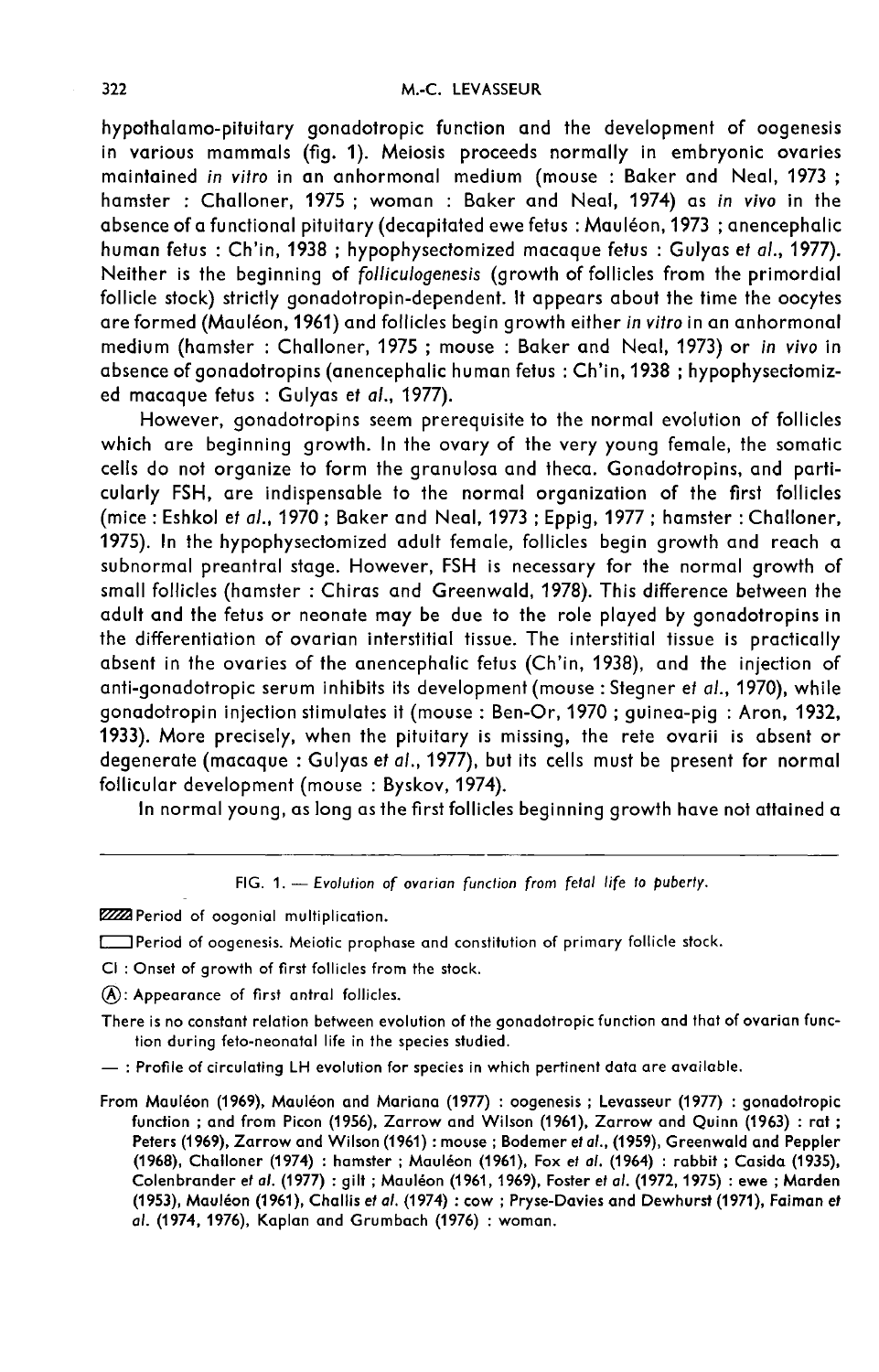

Puberty. The gonads

323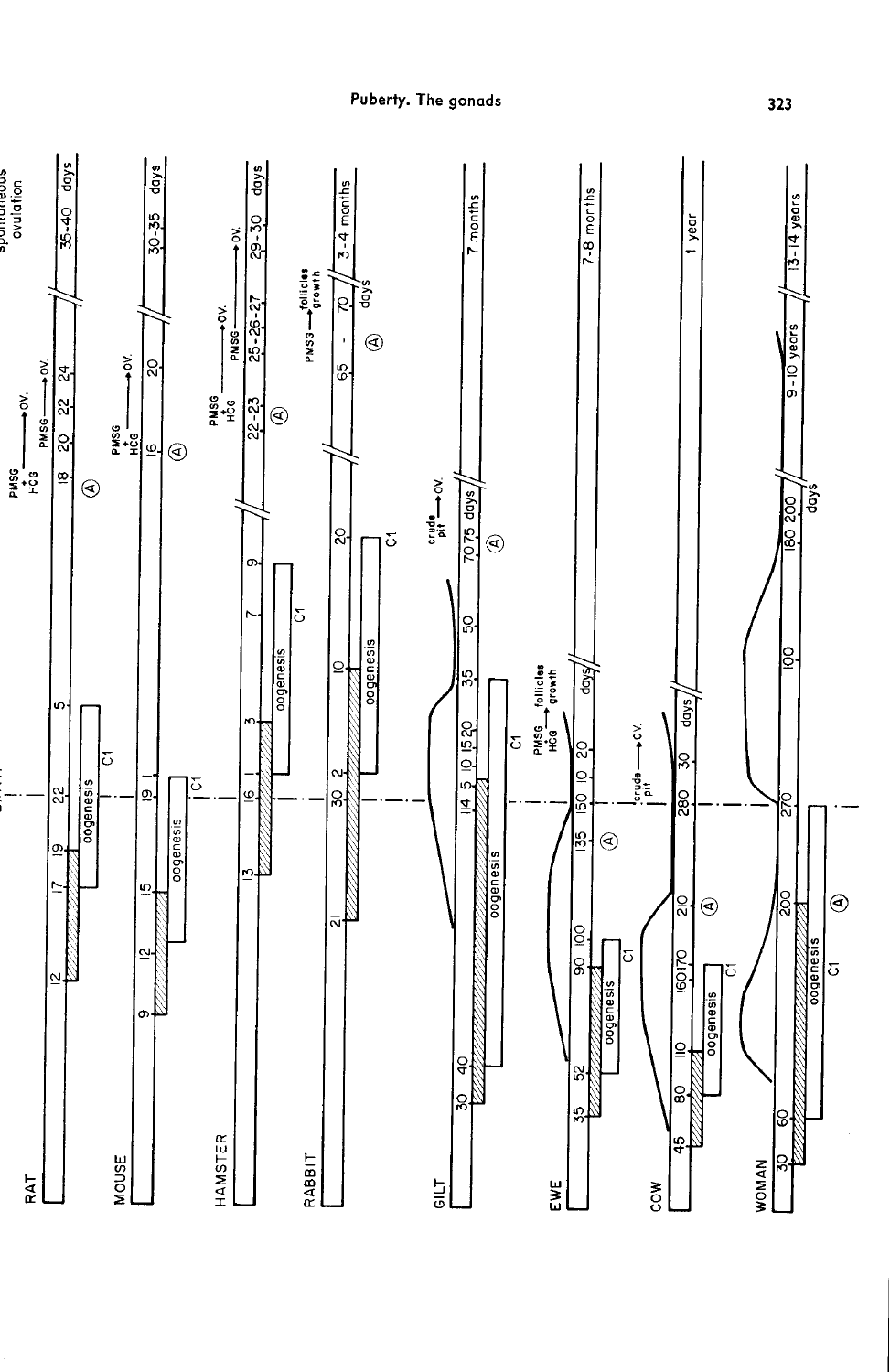true preantral stage with normal development of granulosa and theca layers (rat : Picon, 1956), exogenous gonadotropin injection does not stimulate final growth and ovulation. The same situation is observed in the adult, i. e. only the follicles reaching preantral stage can be stimulated to ovulate by exogenous gonadotropins (see Thibault and Levasseur, 1979). In all species in which folliculogenesis does not begin until after birth, exogenous gonadotropin injection induces ovulation (or at least considerable development of Graafian follicles) only when the first follicles beginning growth have reached the true preantral stage (around 2 1/2 weeks, rat, mouse : Picon, 1956 ; Zarrow and Wilson, 1961 ; 3 weeks, hamster : Bodemer et al., 1959 ; Greenwald and Peppler, 1968 ; 2 1/2 months, rabbit : Fox et al., 1964 ; Aron, 1932 ; sow : Casida, 1935).

When the first follicles initiating growth reach the preantral stage towards the end of fetal life (fig. 1) (woman, macaque, cow, ewe, guinea-pig), it would appear that they have also attained the developmental stage necessary for them to respond to gonadotropic stimulation by antrum formation and ovulation. Thus, gonadotropic injection in calf causes Graafian follicle development and ovulation in the first week after birth (Marden, 1953). On the other hand, in spite of the presence of antral follicles in 135-day old lamb fetus, exogenous gonadotropin injection is practically without result on the ovary before 20 to 25 days after birth (Mansour, 1959; Mauléon, 1969), and gonadotropins then cause considerable follicular development. In spite of the presence of antral follicles in guinea-pig at birth, exogenous gonadotropin injection has no effect on the ovary during the first 2 weeks of life (Aron, 1932).

The example of the ewe and the guinea-pig demonstrates that when this follicular stage of development is reached, ovarian insensitivity may be prolonged by some other mechanism as an extra precaution against a too early ovarian activity. However, gonadal inactivity before puberty is not always insured : progesterone-secreting corpora lutea as well as large antral follicles are found in the giraffe at the end of fetal life (Kayanja and Blankenship, 1973 ; Gombe and Kayanja, 1974).

During ovarian development, the appearance of the first true antral follicles determines the time when the ovary becomes gonadotropin-sensitive like an adult ovary. This critical stage is reached at variable times during development in relation to normal age at puberty. In the hamster, the first antral follicles appear at 22 to 23 days, and it is at 22 to 23 days that the classical PMSG-HCG gonadotropin treatment induces the first ovulations 4 days later (Bodemer et al., 1959) ; the first sponta neous ovulations occur at 29 to 30 days (Greenwald and Peppler, 1968). On the contrary, in woman the first antral follicles appear at 7 to 8 months of fetal life (Pryse-Davies and Dewhurst, 1971) and the first spontaneous ovulations do not occur before 13 to 14 years of age. While the puberal age of the young female depends greatly on her growth rate, the appearance of the first antral follicles on the ovary does not rely on this rate ; it is entirely age-dependent (rabbit : Aron, 1932).

# b) The testis

In the fetal testis the formation of seminiferous cords and the multiplication of supporting and germ cells can occur without gonadotropins ; the seminiferous cords appear sub-normal in lamb fetus decapitated at 50 days of gestation (Courot, 1971) and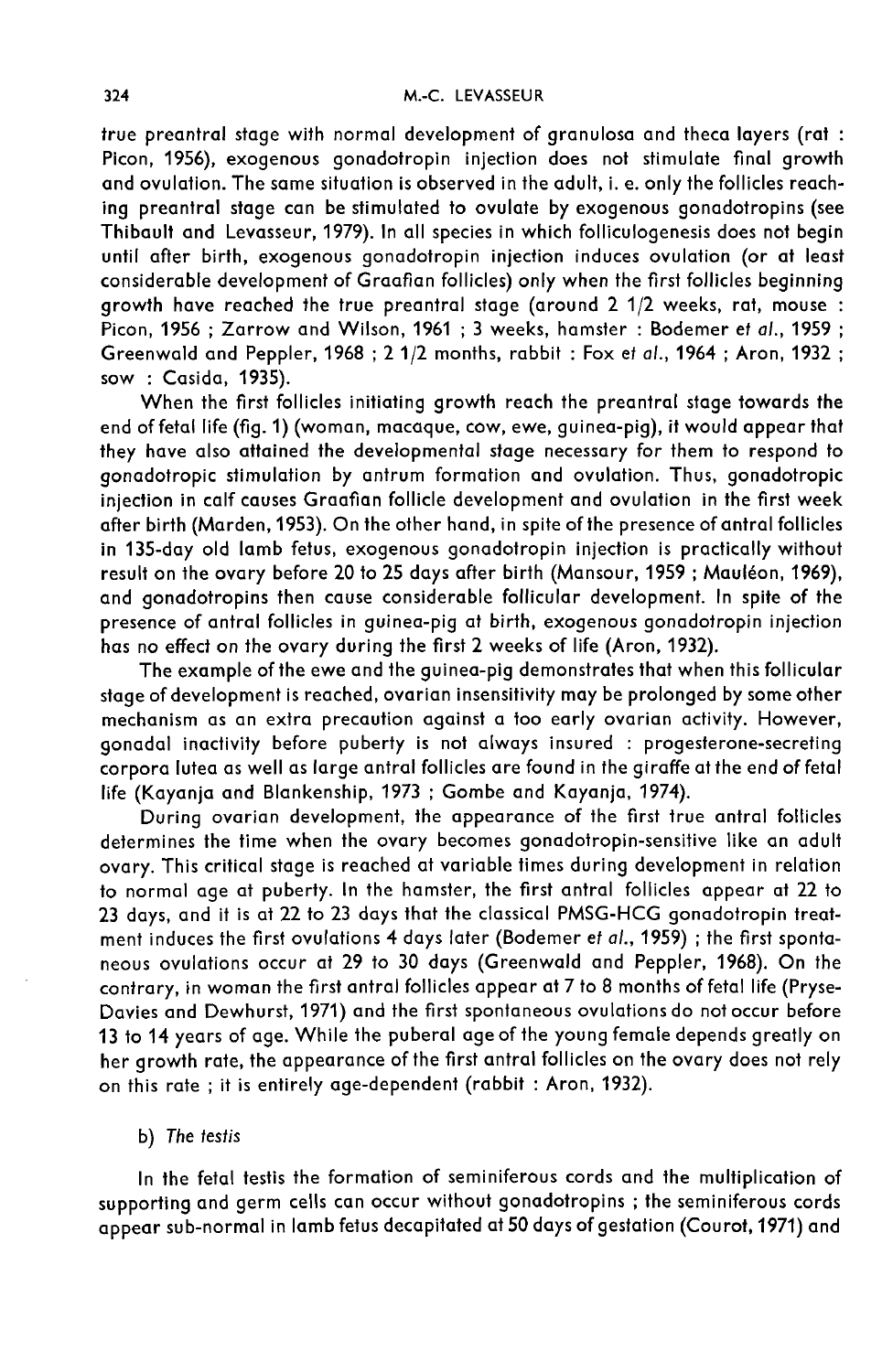in anencephalic human fetus (Ch'in, 1938 ; Zondek and Zondek, 1965) or hypophysectomized macaque fetus (Gulyas et al., 1977), and gonadotropin injection does not modify them (quinea-piq: Aron, 1933). The aspect of the seminiferous cords is very similar in all mammals at birth, while the evolution of the gonadotropic function is found at very different stages in various species (fig. 2).



FIG. 2. - Evolution of testicular testosterone secretion and of LH secretion from fetal life to onset of puberal period.

- SD : Sexual differenciation ; LH : Circulating LH ; T : Circulating testosterone (increasing levels depart from abscissa).
- From Pelardy and Delost (1973), Donovan et al. (1975), Rigaudière (1977) : guinea pig ; Meusy-Dessolle (1974, 1975), Colenbrander et al. (1977) : boar ; Veyssière et al. (1976), Berger et al. (1976), Chubb et al. (1978) : rabbit ; Foster et al. (1972, 1978), Cotta et al. (1975), Pomerantz and Nalbandov (1975) : ram ; Challis et al. (1974), Karg et al. (1976), Lacroix et al. (1977) : bull ; Forest et al. (1973), Reyes et al. (1974), Faiman et al. (1974, 1976), Kaplan and Grumbach (1976) : man.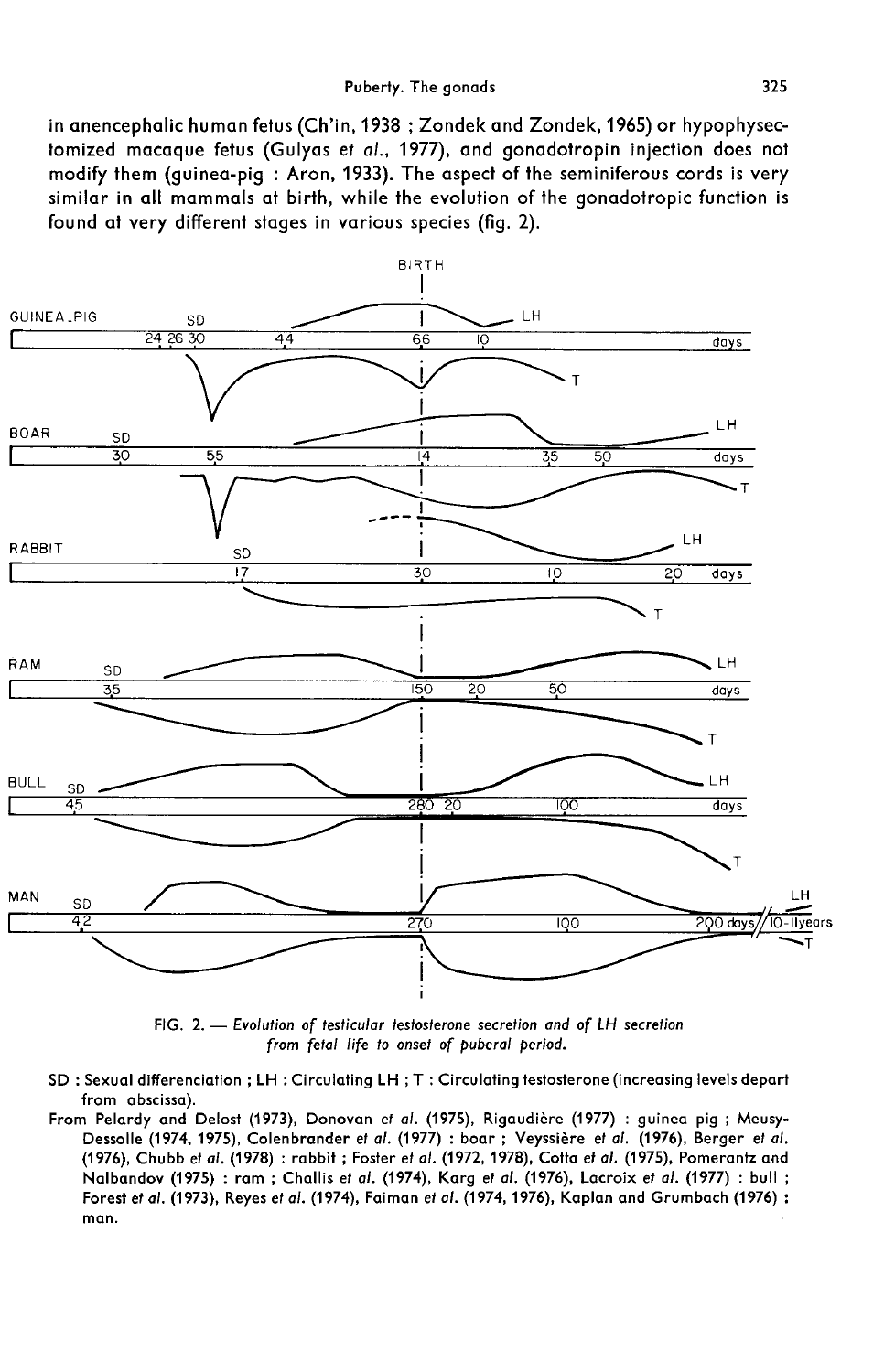As far as spermatogenesis is concerned, the gonadotropic sensitivity of the seminiferous cords is acquired before puberty since gonadotropin injection may hasten the onset of spermatogenesis (Courot et al., 1970 ; Courot, 1971 ; Ortavant et al., 1977). The transformation of supporting cells into Sertoli cells, the first sign of seminiferous cord maturation, relies on gonadotropins, and especially on FSH (mouse : Bressler, 1976 ; rat : Fritz et al.,1978) ; the injection of FSH and LH induces the onset of spermatogenesis (lamb : Courot,1971). However, at present there seems to be nothing indicating at what moment the seminiferous cords become functional under gonadotropin action. Testis gonadotopin sensitivity may appear at the same time as in the ovary. In fact, exogenous gonadotropins have no action on spermatogenesis in the 1 to 2-month old male rabbit (Aron, 1932), whereas in the doe-rabbit, ovary sensitivity appears at 2 1/2 months.

# Steroidogenesis

Steroid secretion is a basic gonad activity.

 $a)$  The testis.  $-$  In all mammals studied, the testis secretes testosterone as soon as it is formed, often even before the sex of the gonad can be easily determined and before fetal gonadotropin secretion begins.

The ability to secrete testosterone is evidenced in vitro in an anhormonal medium (rabbit : George et al., 1978). However, as soon as they differentiate, the interstitial cells (Leydig cells) causing this secretion respond to gonadotropic hormones, and particularly to LH. LH receptors appear on the leydig cells when the fetal testis begins to secrete testosterone (rabbit : Catt et al., 1975) ; LH or cAMP in vitro increases fetal testis testosterone production (man : Ahluwalia et al., 1974 ; rat : Picon, 1976 ; Picon and Ktorza, 1976 ; rabbit : George et al., 1978). When fetal gonadotropin secretion begins shortly after sexual differentiation, testis testosterone secretion follows the evolution of LH secretion (fig. 2). When the functional pituitary is ablated, the interstitial tissue is abnormal and testosterone is no longer secreted (lamb : Courot, 1971 ; human anencephalics : Zondek and Zondek, 1965). When fetal gonadotropin secretion commences well after sexual differentiation, the interstitial tissue, after considerable transitory activity, regresses and testosterone secretion only re-commences when gonadotropic activity is established (fig. 2).

Testis maturation is completed when under gonadotropic effect, not only steroidogenic but gametokinetic functions are stimulated. This important stage of testicular development may depend on the evolution of the interstitial tissue. In fact, pig Leydig cells secreting testosterone during feto-neonatal life are essentially intertubular cells, while at the onset of puberty the peritubular cells are the more prominent (Van Straaten and Wensing, 1978). As an analogy with ovary evolution (see below), it is tempting to postulate a relation between testis maturation and the steroidogenic activity of interstitial cells in close contact with the seminiferous tubules.

b) The ovary. - It was believed for a long time that the female was characterized by the absence of ovarian steroid activity during feto-neonatal life. However, it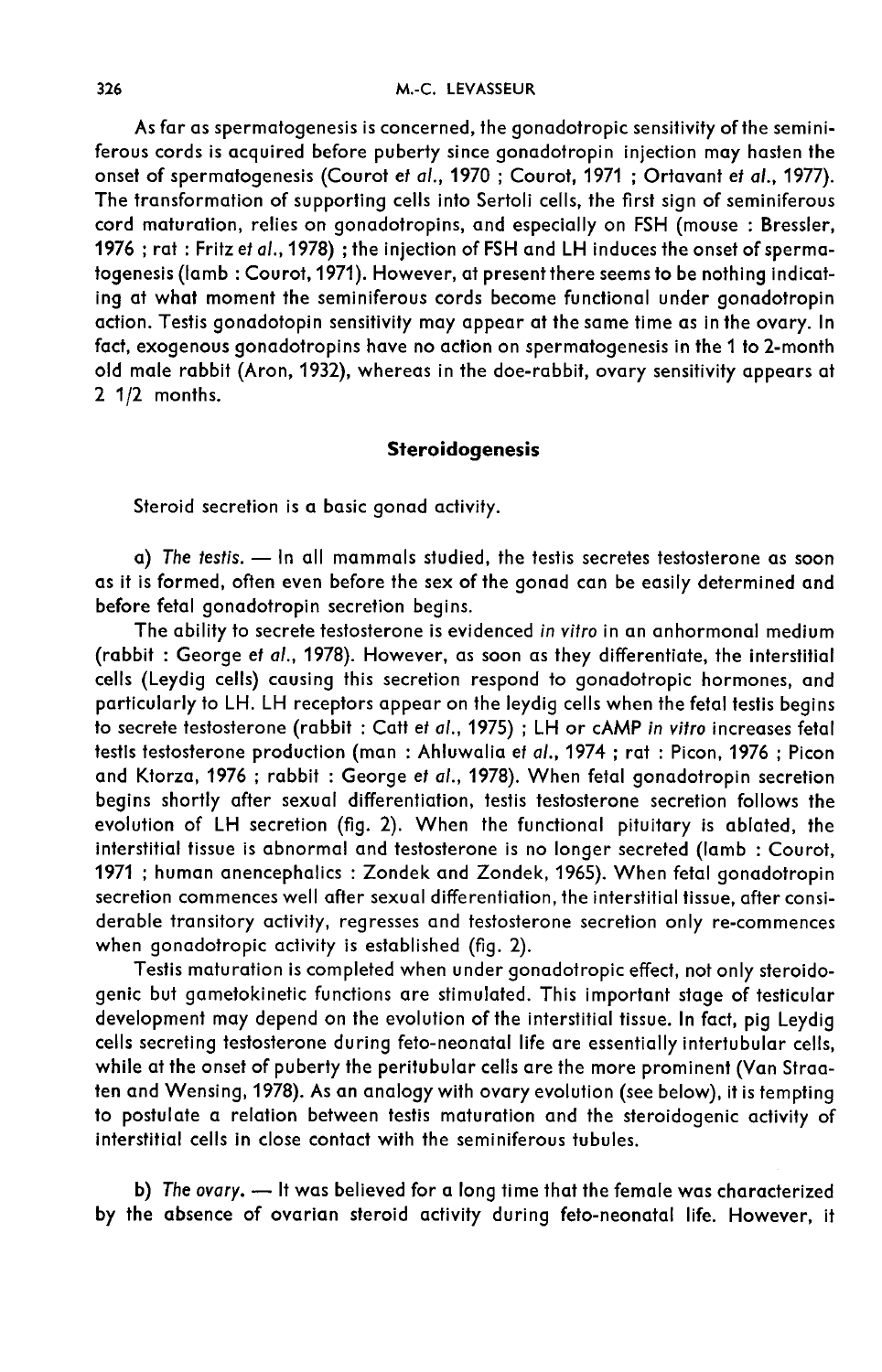appears that while the fetal ovary, when formed, does not secrete testosterone, it can synthesize estradiol from acetate or cholesterol (rabbit : Milewich et al., 1977 ; George and Wilson, 1979; ewe: Mauléon et al., 1977; cow: Shemesh et al., 1978). This early steroidogenic activity is transitory ; it ceases before the beginning of oogenesis. (ewe: Mauléon et al., 1977; cow: Shemesh et al., 1978; rabbit: George and Wilson, 1979). Steroid secretion, and particularly that of estradiol, can only re-commence when the true antral follicles appear in the ovary. Estradiol secretion is then gonadotropindependent and is insured by the collaboration of the internal theca secreting testosterone and the granulosa aromatizing it (see Thibault and Levasseur, 1979).

In sow, ovarian estradiol secretion begins to increase at about week 11 after birth when the first antral follicles appear (Schlenker et al., 1973). In cow (Challis et al., 1974) and macaque (Resko, 1974), estradiol secretion is higher in female fetuses at the end of gestation when antral follicles are present in the ovary. However, this estradiol secretion remains at a low level. Gonadotropin secretion is low in most of the species studied at the time the antral follicles appear on the ovary and up to puberty (fig. 1). This would explain the low steroidogenic activity of the ovary before puberty.

However, there are exceptions to these observations. Antral follicles are present on woman's ovary at birth (Peters et al., 1976), and in young humans gonadotropin secretion is high for several months after birth before damping during infancy (fig. 1). This large gonadotropin secretion induces ovarian estradiol secretion (Bidlingmaier et al., 1974) but at a very low level when compared to the secretion triggered by the same gonadotropin levels in the adult (fig. 3). Testosterone secretion is also very low (Forest et al., 1974).

In this case again, it has to be granted that the ovary has become practically



FIG. 3. - Evolution of LH, FSH and estradiol secretion in the little girl after birth. Comparison with LH, FSH and estradiol levels in woman in follicular phase. From Bidlingmaier et al (1974), Faiman et al., 1974, 1976.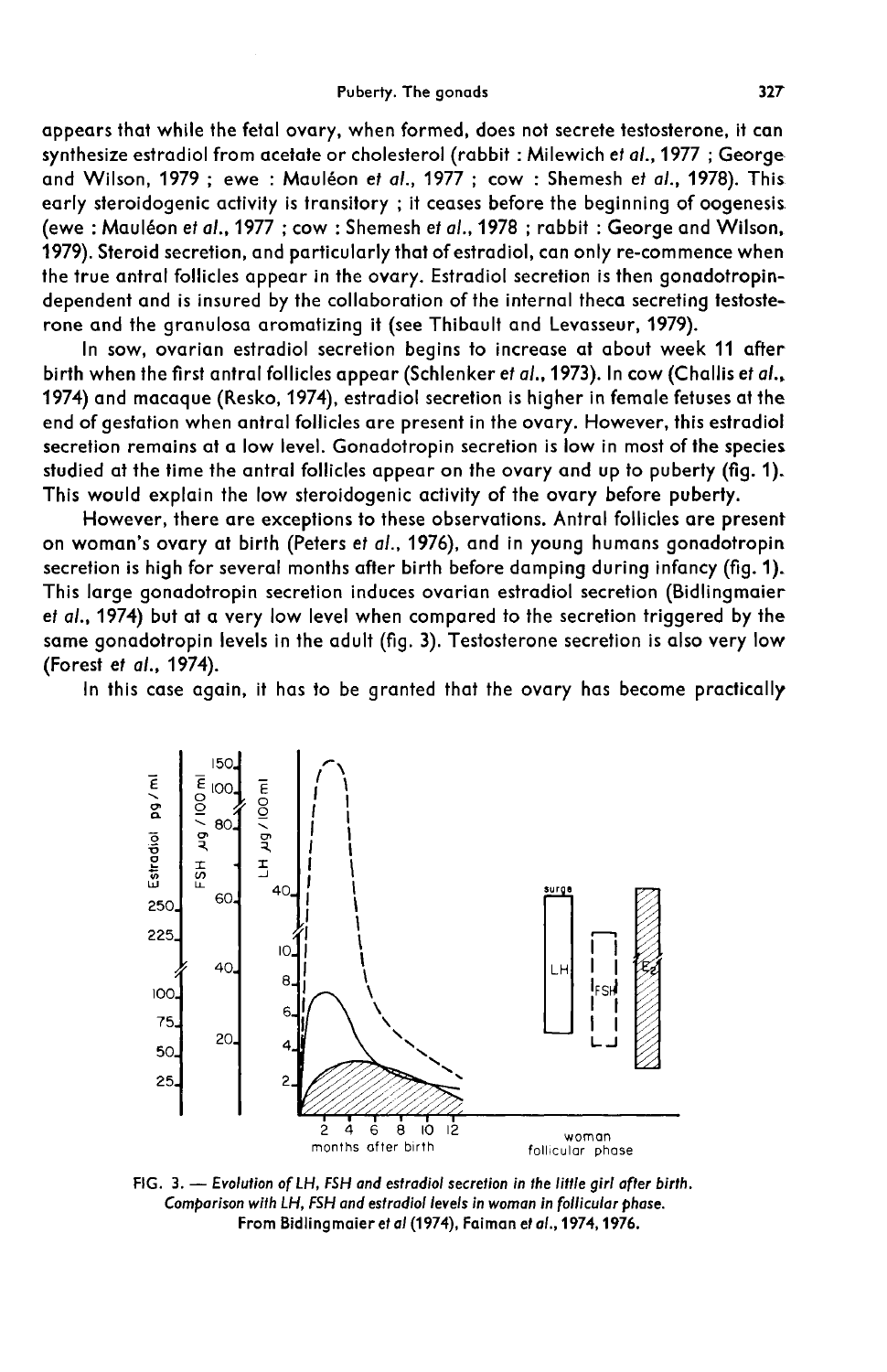insensitive to gonadotropins due to some other mechanism. This mechanism only seems to be effective for a rather short time as true early puberty has been described in girls before the age of 5 years (Donovan and Van der Werff ten Bosch, 1965) \*.

# Non-steroidogenic factors of gonadal origin

It is now well established that gonadotropin secretion in the adult is controlled by gonadal steroids and by a non-steroidogenic factor of gonadal origin called « inhibin » in the male. This factor mainly directs FSH secretion in the male and the female (Baker et al., 1976 ; Welschen et al., 1977). It is secreted by the Sertoli cells in the male (Steinberger and Steinberger, 1976), and is present in the follicular fluid of the female (Welschen et at., 1977 ; Marder et al., 1977). Even when they have low steroidogenic and gametokinetic activity, the gonads may secrete a non-steroidogenic factor acting on gonadotropin secretion well before puberty.

a) The testis. - Cryptorchidism in the adult causes a rise in FSH secretion because the Sertoli cells present abnormal secretory activity (man : Chemes et al., 1977 ; rat : Rich and de Krester, 1977). Even before the Sertoli cells differentiate in the young, cryptorchidism has already affected FSH secretion. In the cryptorchidic lamb FSH secretion reaches a higher level than in normal young at 5 weeks, while the onset of spermatogenesis only occurs at about 11 weeks (Blanc and Terqui, 1976). In man, although FSH secretion is identical between 1 and 11 months in babies with cryptorchidism and normal babies (Job et al., 1977), FSH secretion is higher in cryptorchidic children 4 to 5 years old than in normal subjects of the same age (Sizonenko et al., 1978).

b) The ovary. - In dysgenesic girls, postnatal repression of the hypothalamopituitary gonadotropic function characterizing infancy (Levasseur, 1977) only becomes evident at 3 to 4 years (Grumbach et al., 1974 ; Conte et al., 1975). In normal girls, gonadotropin secretion is strongly and abruptly reduced at 5 to 6 months after birth (fig. 4). Since ovarian steroidogenic activity is low in these little girls, the difference noted between the evolution of gonadotropin secretion in a normal ovary and in an abnormal one may implicate a non-steroidogenic secretion of ovarian origin, capable of inhibiting gonadotropin secretion.

### **Discussion**

The study of the evolution of the gonads from their formation during fetal life shows that :

1) there is a stage of critical development during which they can theoretically respond to gonadotropin stimulation as adult gonads ; this is marked by the appea-

<sup>\*</sup> It is usually related to the presence of a pituitary hamartoma which we now know secretes GnRH (Judge et al., 1977).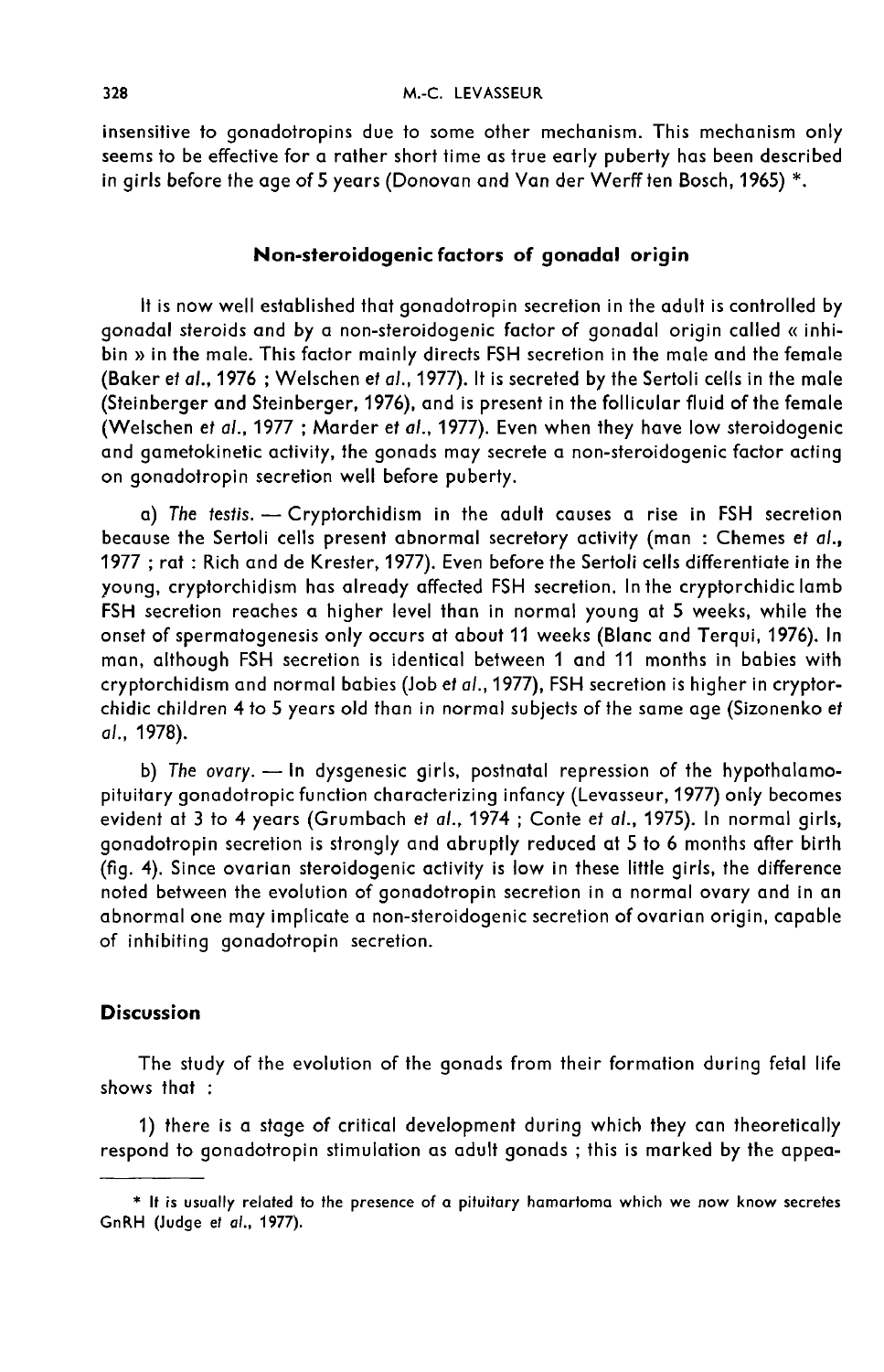

FIG. 4. - Comparison of FSH evolution in normal and dysgenesic girls during the first years after birth. - normal girls; --- dysgenesic girls. From Conte et al. (1975), Faiman et al. (1974).

rance of the first true antral follicles in the ovary and perhaps peritubular Leydig cell activation in the testis ;

2) when hypothalamo-pituitary activity and the state of the gonads in the same species are compared, it is evident that there are stages during which the gonads remain silent, despite the fact that they have apparently reached a sufficient degree of differentiation to respond. Two explanations are plausible :

### a) The intervention of a factor inhibiting gonadotropin action on the gonads.

The inhibitory role of the epiphysis on the sexual function has often been mentioned in the literature on puberty. A polypeptide has been isolated in the epiphysis or in urine from which it disappeared after epiphysectomy (Ota et al., 1971). When injected into adult or immature rats or mice, it has anti-gonadotropic effects. This polypeptide does not prevent the rise of circulating gonadotropins after castration (Berthelay et al., 1976), but delays it (Damian et al., 1977, 1978). However, it does prevent compensatory ovarian hypertrophy after hemi-castration (Berthelay et al., 1974) or the induction of ovulation with PMSG  $+$  HCG (Ota et al., 1970). If this factor could be isolated in young mammals at a time when its action would be most likely to intervene, the role of the epiphysis might be clarified. This would be the case in humans during the first months after birth when LH and FSH secretion is important. During that time in male babies, testis testosterone secretion is abundant (Forest et al., 1973, 1976), although spermatogenesis is not triggered in the seminiferous tubules (Mancini et al., 1960), and in female babies ovarian steroidogenic activity is very low.

Estradiol secretion and compensatory ovarian hypertrophy after castration mainly depend on FSH, and the initiation of spermatogenesis on the combined action of FSH and LH ; thus, the most likely hypothesis is a specific suppression of FSH activity since the LH-dependent secretion of testosterone is not inhibited.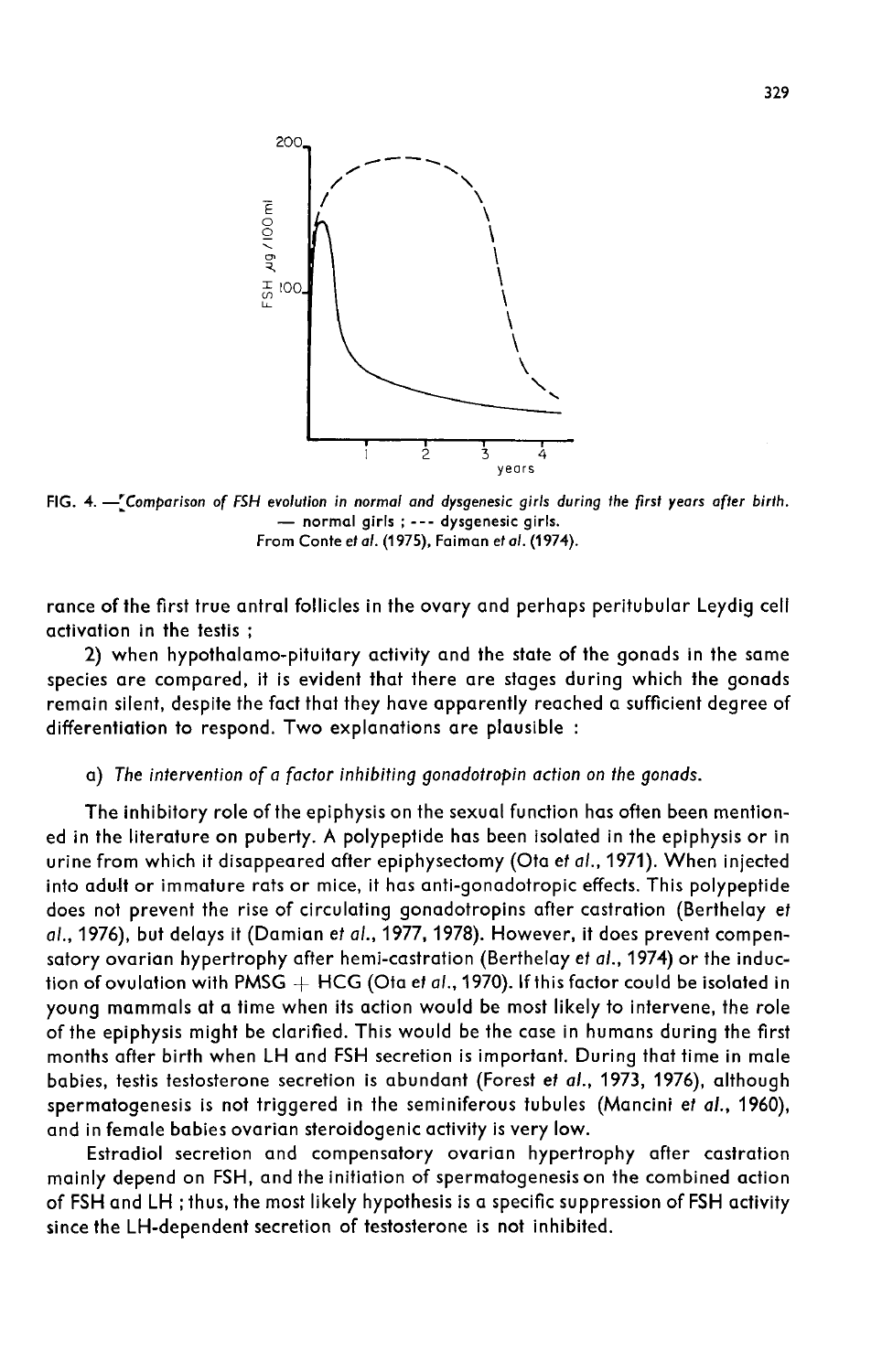## b) An inadequate number of specific gonadotropin receptors on target cells.

LH-dependent testosterone secretion is a good illustration of this situation. Testosterone secretion in rats increases during the puberal period concomittantly with the augmentation in the number of testicular LH receptors (Ketelslegers et al., 1978). This increment has no relation to the pattern of LH secretion, but is closely linked to the increase of FSH secretion (Ketelslegers et al.,1978). As FSH injections cause an increase in the number of testicular LH receptors and of testosterone secretion under LH effect (Odell and Swerdloff, 1976 ; Chen et al., 1977), testicular sensitivity to LH for testosterone secretion seems to mainly depend on FSH. The latter thus always appears as a key-hormone in gonadal activity.

This conclusion is confirmed in calves. The increment in testosterone secretion during the puberal period only begins at about 5 months and is unrelated to LH secretion, which is considerable since the age of 2 months (Lacroix et al., 1977). The increment in testosterone secretion, however, seems to occur concomittantly with the increment of FSH (Karg et al., 1976), as in rats.

Finally, the example of the ram-lamb indicates that the gonad itself may be responsible for the progressive appearance of its own sensitivity to LH. This is suggested by the early gonadal secretion of a non-steroidogenic factor limiting gonadotropin secretion, and particularly FSH.

> Reçu en septembre 1978. Accepté en novembre 1978.

Acknowledgements. - The authors wishes to thank Dr. C. Thibault for his continuous interest and fruitful discussions on this subject. She is also grateful to Ms. Alice Daifuku for translating the manuscript into English and preparing it.

Résumé. La réponse de type adulte des gonades aux gonadotropines est acquise à un moment comparable de leur évolution dans les différentes espèces, mais qui n'est lié ni à la naissance, ni à la puberté.

Pour l'ovaire, le stade critique est l'apparition des premiers vrais follicules à antrum, vers 2,5 semaines après la naissance chez la ratte et la souris, 3 semaines chez le hamster, 2,5 mois chez la lapine et la truie. Pourtant, lorsque ce stade critique est atteint, l'ovaire ne répond pas toujours aux gonadotropines : malgré la présence de follicules à antrum avant la naissance, les gonadotropines sont pratiquement sans action sur l'ovaire jusqu'à 20 jours après la naissance chez la brebis et pendant au moins un an chez la femme.

Pour le testicule, il n'existe pas actuellement de point de repère comparable. Il semble cependant que la maturation de la gonade se situe au même moment chez le mâle et la femelle de la même espèce.

Deux causes peuvent être invoquées pour expliquer l'insensibilité aux gonadotropines de gonades qui semblent avoir atteint leur état de différenciation critique :

1) l'intervention d'un facteur inhibant l'action des gonadotropines, qui pourrait être d'origine épiphysaire. Hypothétique, l'intervention d'un tel facteur apparaît possible chez l'enfant humain dans les mois qui suivent la naissance ;

2) l'insuffisance du nombre de récepteurs spécifiques des gonadotropines sur les cellules cibles. La réalité de cette cause d'insensibilité apparaît bien dans l'étude de la sécrétion de testostérone chez le jeune rat.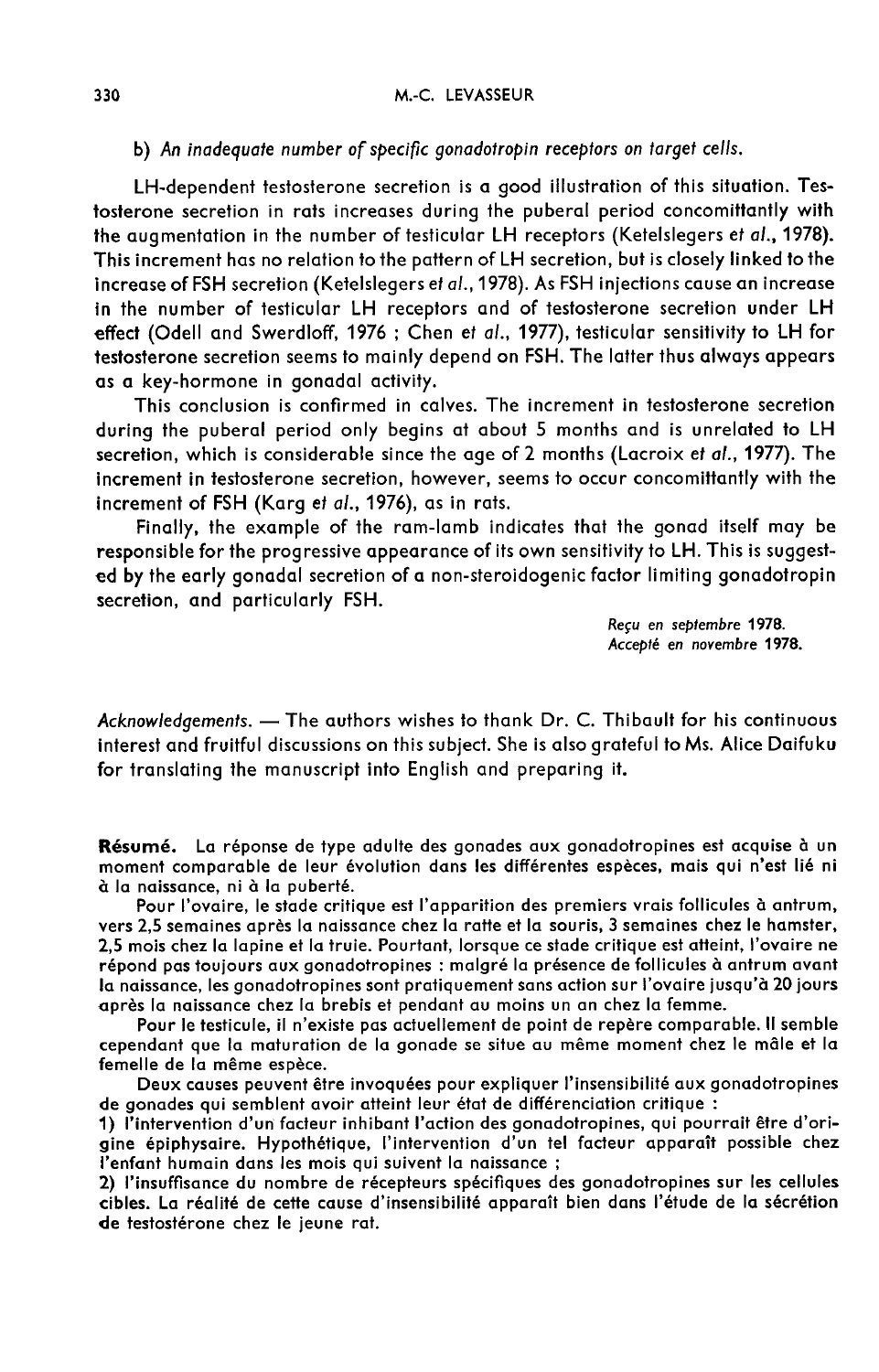#### **References**

- AHLUWALIA B., WILLIAMS J., VERMA P., 1974. In vitro testosterone biosynthesis in the human fetal testis. II. Stimulation by cyclic AMP and human chorionic gonadotropin (hCG). *Endocrinology,*<br>**95,** 1411-1415.
- ARON M., 1932. L'hormone préhypophysaire excito-sécrétrice des glandes endocrines génitales (gonado-stimuline). Contribution à l'étude histophysiologique de l'ovaire et du testicule. Arch. Anat. Histol. Embryol., 15, 237-423.
- ARON M., 1933. Injection d'extrait préhypophysaire au fœtus de cobaye in utero. Action sur les glandes g6nitales. C. R. Soc. Biol., 113, 1069-1071.
- BAKER H. W. G., BREMNER W. J., BURGER H. G., de KERSTER D. M., DULMANIS A., EDDIE L. W., HUDSON B., KEOGH E. J., LEE V. W. K., RENNIE G. C., 1976. Testicular control of follicle stimulating hormone secretion. Rec. Progr. Horm. Res., 32, 429-476.
- BAKER T. G., NEAL P., 1973. Initiation and control of meiosis and follicular growth in ovaries of the mouse. Ann. Biol. anim. Bioch. Biophys., 13, suppl., 137-144.
- BAKER T. G., NEAL P., 1974. Oogenesis in human fetal ovaries maintained in organ culture. J. Anat., 117, 591-604.
- BEN-OR S., 1970. Development of the ovary under different experimental conditions, 266-271. In BUTT W. R., CROOKE A. C., RYLE M., Gonadotrophins and ovarian development. Livingstone, Edinburgh and London.
- BERGER M., CHAZAUD J., JEAN-FAUCHER Ch., de TURCKEIM M., VEYSSIÈRE G., JEAN Cl., 1976. Developmental patterns of plasma and testicular testosterone in rabbits from birth to 90 days of age. Biol. Reprod., 15, 561-564.
- BERTHELAY S., DUVERNOY J., GARNIER A., BONNET D., 1976. Action d'une substance extraite de l'urine d'enfant impubere sur les gonadotrophines circulantes du rat. C. R. Soc. Biol., 170, 971-975.
- BERTHELAY S., VINCENT J. M., DUVERNOY J., N'GUYEN NHU UYEN, PRUDENT J. F., VIN-CENT J., 1974. Propriétés biologiques d'une substance antigonadotrope présente dans<br>l'urine de l'enfant impubère. C. R. Soc. Biol., 168, 811-814.
- BIDLINGMAIER F., VERSMOLD H., KNORR D., 1974. Plasma estrogen in new borns and infants, 299-314. In Coll. int. sur l'Endocrinologie sexuelle de la période périnatale, Coll. INSERM, vol. 32, INSERM Paris, ed.
- BLANC M. R., TERQUI M., 1976. Determination of the age of establishement of the inhibin-follicle stimulating hormone feed-back mechanism in the ram lamb. I. R. C. S. Med. Sci., 4, 17.
- BODEMER C., RUMERY R. E., BLANDAU R. J., 1959. Studies on induced ovulation in the intact immature hamster. Fertil. Steril., 10, 350-360.
- BRESSLER R. S., 1976. Dependence of Sertoli cell maturation on the pituitary gland in the mouse. Am. J. Anat., 147, 447-456.
- BYSKOV A. G., 1974. Does the rete ovarii act as a trigger for the onset of meiosis ? Nature 252, 396-397.
- CASIDA L. E., 1945. Prepuberal development of the pig ovary and its relation to stimulation with gonadotropic hormones. Anat. Rec., 61, 389-396.
- CATT K. J., DUFAU M. L., NEAVES W. B., WALSH P. C., WILSON J. D., 1975. LH-hCG receptors and testosterone content during differenciation of the testis in the rabbit embryo. Endocrinology, 97, 1157-1165.
- CHALLIS J. R. G., KIM C. K., NAFTOLIN F., JUDD H. L., YEN S. S. C., BENIRSCHKE K., 1974. The concentrations of androgens, oestrogens, progesterone and luteinizing hormone in the serum of foetal calves throughout the course of gestation. J. Endocr., 60, 107-115.
- CHALLONER S., 1974. Studies of oogenesis and follicular development in the golden hamster. 1. A quantitative study of meiotic prophase in vivo. J. Anat., 117, 373-383.
- CHALLONER S., 1975. Studies of oogenesis and follicular development in the golden hamster. 2. Initiation and control of meiosis in vitro. 3. The initiation of follicular growth in vitro. J. Anot., 119, 149-156, 157-162.
- CHEMES H. E., DYM M., FAWCETT Don W., JAVADPOUR N., SHERINS R. J., 1977. Patho-physiological observations of Sertoli cells in patients with germinal aplasia or severe germ cell depletion. Ultrastructural findings and hormone levels. Biol. Reprod., 17, 108-123.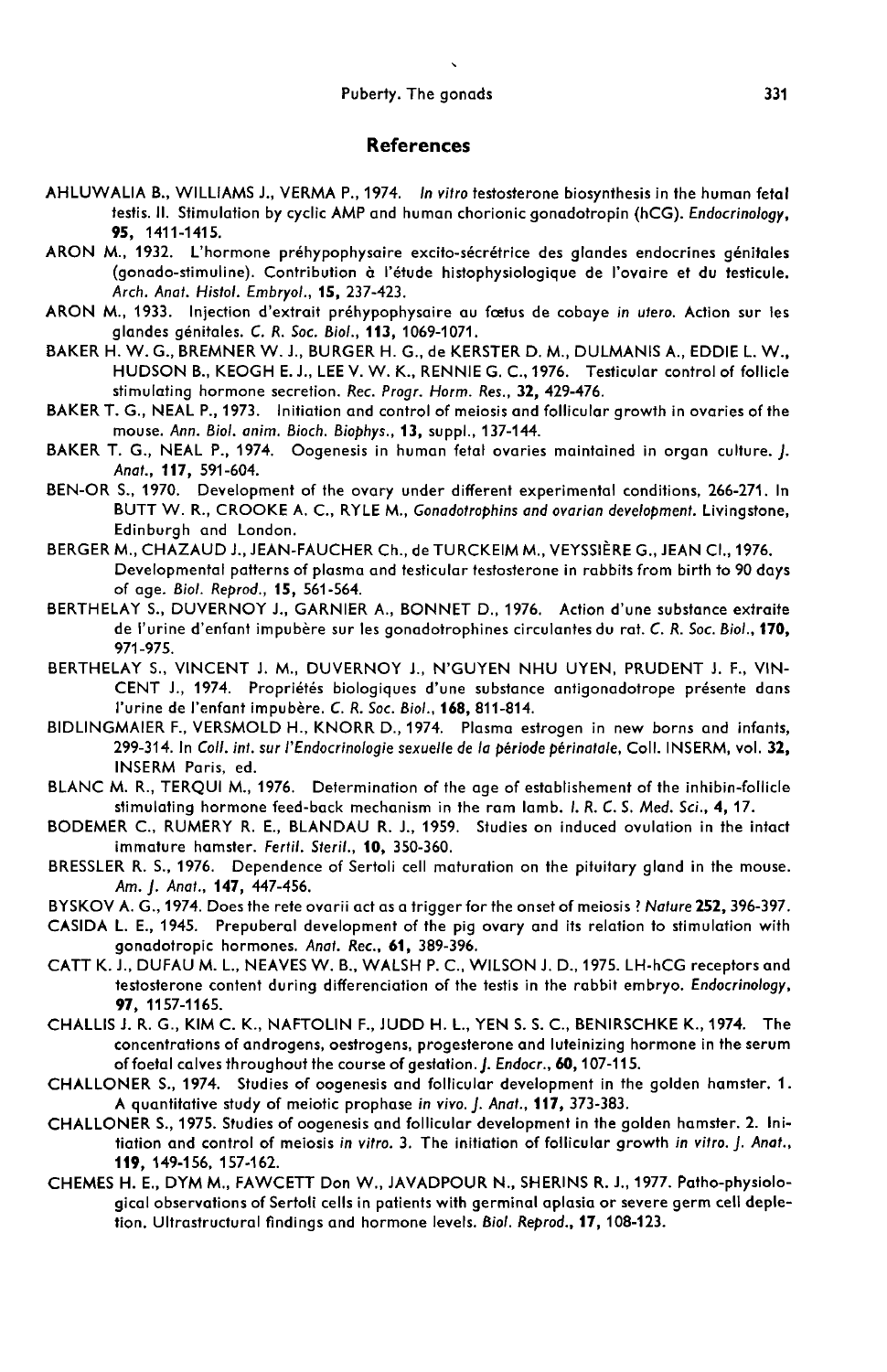- CHEN Y. D. I., SHAW M. J., PAYNE A. H., 1977. Steroid and FSH action on LH receptors and LHsensitive testicular responsiveness during sexual maturation of the rat. Mol. cell. Endocr., 8, 291-299.
- CH'IN K. Y., 1938. The endocrine glands of anencephalic foetuses. A quantitative and morphological study of 15 cases. Chin. med. J., suppl. 2, 63-90.
- CHIRAS D. D., GREENWALD G. S., 1978. Effects of steroids and gonadotropins on follicular development in the hypophysectomized hamster. Am. J. Anat., 152, 307-320.
- CHUBB C., EWING L., IRBY D., DESJARDINS C., 1978. Testicular maturation in the rabbit : secretion of testosterone, dihydrotestosterone,  $5\alpha$ -androstan-3 $\alpha$ ,  $17\alpha$ -diol and  $5\alpha$ -androstan-3 $\beta$ , 17 ß-diol by perfused rabbit testes-epididymides and spermatogenesis. Biol. Reprod., 18, 212-218.
- COLENBRANDER B., KRUIP Th. A. M., DIELEMAN S. J., WENSING C. J. G., 1977. Changes in serum LH concentrations during normal and abnormal sexual development in the pig. Biol. Reprod., 17, 506-513.
- CONTE F. A., GRUMBACH M. M., KAPLAN S. L., 1975. A diphasic pattern of gonadotropin secretion in patients with the syndrome of gonadal dysgenesis. J. clin. Endocr. Metab., 40, 670-674.
- COTTA Y., TERQUI M., PELLETIER J., COUROT M., 1975. Testosterone et LH plasmatiques chez l'agneau de la naissance à la puberté. C. R. Acad. Sci. Paris, D, 280, 1473-1476.
- COUROT M., 1971. Etablissement de la spermatogenèse chez l'agneau (Ovis aries). Etude experimentale de son contrôle gonadotrope ; importance des cellules de la lignée sertolienne. Thèse Doct. Sci. not. Paris Vi.
- COUROT M., HOCHEREAU de REVIERS M. T., ORTAVANT R., 1970. Spermatogenesis, 339-432. In JOHNSON A. D., GOMES W. R., VANDEMARK N. L. The testis, vol. 1, Acad. Press N. Y.
- DAMIAN E., IANAS O., BADESCU I., OPRESCU M., 1977. The antigonadotropic action of the human<br>urinary antisteroid substance. Rev. roum. Med., Endocr., 15, 109-112.
- DAMIAN E., IANAS O., BADESCU I., OPRESCU M., 1978. Anti LH and FSH activity of the human urinary antisteroid substance. Rev. roum. Med., Endocr., 15, 97-99.
- DONOVAN B. T., Ter HAAR M. B., LOCKHART A. N., Mac KINNON P. C. B., MATTOCK J. M., PEDDIE M. J., 1975. Changes in the concentration of luteinizing hormone in plasma during development in the guinea-pig. J. Endocr., 64, 511-520.
- DONOVAN B. T., Ter HAAR M. B., LOCKHART A. N., PEDDIE M. J., 1975. Changes in the concentration of follicle-stimulating hormone in plasma during development in the guinea-pig. J. Endocr., 64, 521-528.
- DONOVAN B. T., VAN DER WERFF TEN BOSCH J. J., 1965. Physiology of puberty. Edward Arnold Ltd. London.
- EPPIG J. J., 1977. Mouse oocyte development in vitro with various culture systems. Develop. Biol., 60, 371-388.
- ESHKOL A., LUNENFELD B., PETERS H..1970. Ovarian development in infant mice. Dependence on gonadotropic hormones, 249-258. In BUTT W. R., CROOKE A. C., RYLE M., Gonadotrophins and ovarian development. Livingstone, Edinburgh and London.
- FAIMAN C., REYES F. I., WINTER J. S. D., 1974. Serum gonadotropin patterns during the perinatal period in man and in the chimpanzee, 281-297. In Coll. int. sur l'Endocrinologie sexuelle de la période périnatale. Coll. INSERM, vol. 32, INSERM Paris, ed.
- FAIMAN C., WINTER J. S. D., REYES F. 1., 1976. Patterns of gonadotrophins and gonadal steroids throughout life. Clin. Obst. Gynaec., 3, 467-483.
- FOREST M. G., CATHIARD A. M., BERTRAND J. A., 1973. Evidence of testicular activity in early infancy. J. clin. Endocr. Metab., 37, 148-151.
- FOREST M. G., CATHIARD A. M., BOURGEOIS J., GENOUD J., 1974. Androgènes plasmatiques chez le nourrisson normal et prématuré. Relation avec la maturation de l'axe hypothalamophypophyso-gonadique, 315-235. In Coll. int. sur l'Endocrinologie sexuelle de la période périnatale. Coll. INSERM., vol. 32, INSERM Paris, ed.
- FOREST M. G., de PERETTI E., BERTRAND J., 1976. Hypothalamic-pituitary-gonadal relationships in man from birth to puberty. Clin. Endocr., 5, 551-569.
- FOSTER D. L., JAFFE R. B., NISWENDER G. D., 1975. Sequential patterns of circulating LH and FSH in female sheep during the early postnatal period : effect of gonadectomy. Endocrinology, 96, 15-22.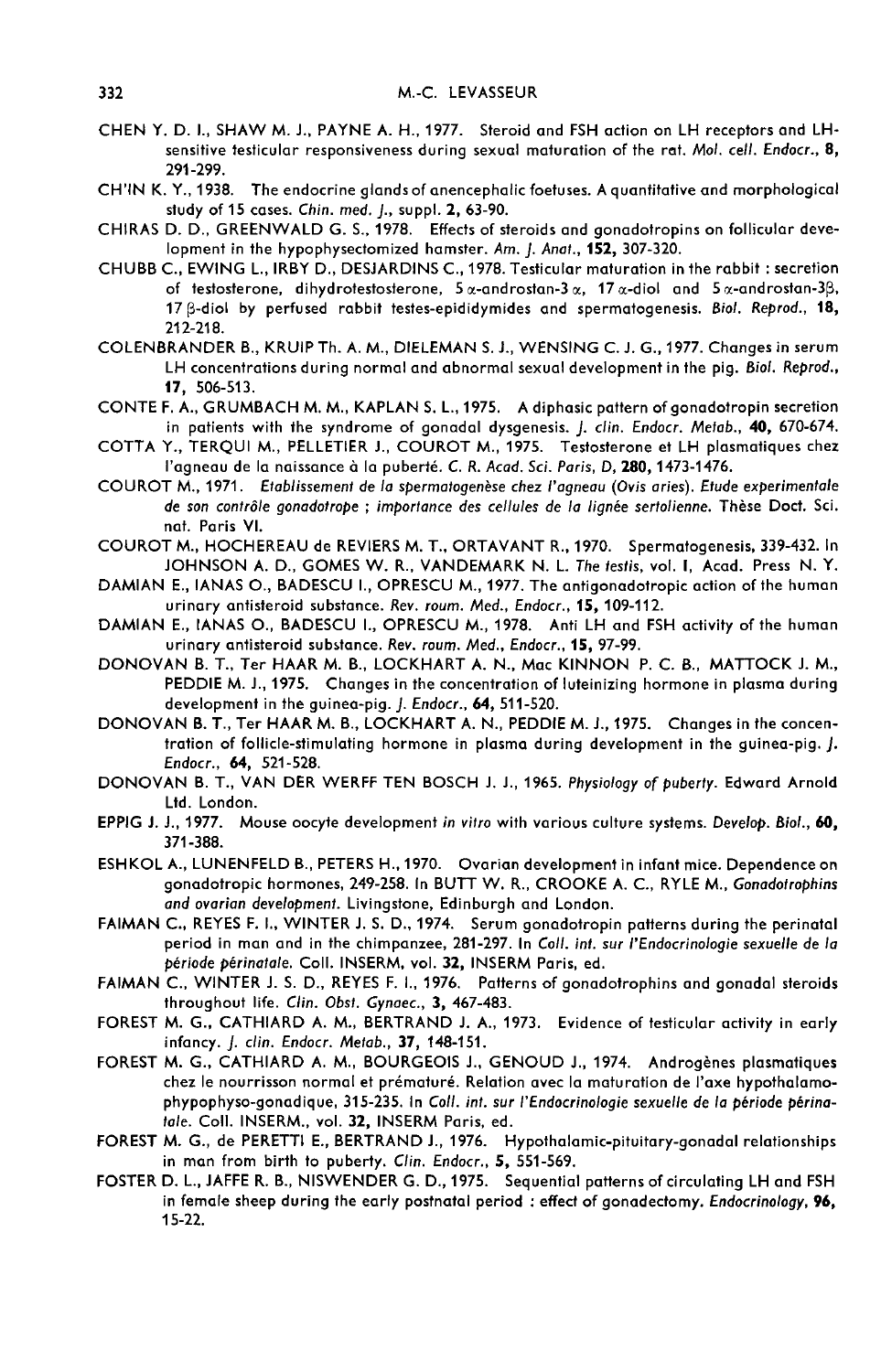- FOSTER D. L., LEMONS J. A., JAFFE R. B., NISWENDER G. D., 1975. Sequential patterns of circulating luteinizing hormone and follicle-stimulating hormone in female sheep from early postnatal life through the first estrous cycles. Endocrinology, 97, 985-994.
- FOSTER D. L., MICKELSON I. H., RYAN K. D., COON G. A., DRONGOWSKI R. A., HOLT J. A., 1978. Ontogeny of pulsatile luteinizing hormone and testosterone secretion in male lambs. Endocrinology, 102, 1135-1146.
- FOSTER D. L., ROACH J. F., KARSCH F. J., NORTON H. W., COOK B., NALBANDOV A. V., 1972. Regulation of luteinizing hormone in the fetal and neonatal lamb. I. LH concentrations in blood and pituitary. Endocrinology, 90, 102-111.
- FOX R. R., CAVANAUGH J. L., ZARROW M. X., 1964. Influence of age on the response of the immature rabbit ovary to pregnant mare's serum (PMS). Endocrinology, 75, 411-416.
- FRITZ I. B., LOUIS B. G., TUNG P. S., DORRINGTON J., 1978. Action of hormones on Sertoli cells during maturation. Ann. Biol. anim. Bioch. Biophys., 18, 555-563.
- GEORGE F. W., CATT K. J., NEAVES W. B., WILSON J. D., 1978. Studies on the regulation of testosterone synthesis in the fetal rabbit testis. Endocrinology, 102, 665-673.
- GEORGE F. W., WILSON J. D., 1979. The regulation of androgen and estrogen formation in fetal gonads. Ann. Biol. anim. Bioch. Biophys., 19, (in press).
- GOMBE S., KAYANJA F. I. B., 1974. Ovarian progestins in masai giraffe (Giraffa camelopardalis). J. Reprod. Fert., 40, 45-50.
- GRENWALD G. S., PEPPLER R. D., 1968. Prepubertal and pubertal changes in the hamster ovary. Anat. Rec., 161, 447-458.
- GRUMBACH M. M., ROTH J. C., KAPLAN S. L., KELCH R. P., 1974. Hypothalamic-pituitary regula tion of puberty in man : evidence and concepts derived from clinical research, 115-181. In GRUMBACH M. M., GRAVE G. D., MAYER F. E., The control of the onset of puberty. John Wiley and Sons, New-York.
- GULYAS B. J., HODGEN G. D., TULLNER W. W., ROSS G. T., 1977. Effects of fetal or maternal hypophysectomy on endocrine organs and body weight in infant rhesus monkeys (Macaca mulatta) : with particular emphasis on oogenesis. Biol. Reprod., 16, 216-227.
- GULYAS B. J., TULLNER W. W., HODGEN G. D., 1977. Fetal or maternal hypophysectomy in rhesus monkeys (Macaca mulatto) : effects on the development of testes and other endocrine organs. Biol. Reprod., 17, 650-660.
- JOB J. C., GENDREL D., SAFAR A., ROGER M., CHAUSSAIN J. L., 1977. Pituitary LH and FSH and testosterone secretion in infants with undescended testes. Acta endocr., 85, 644-649.
- JUDGE D. M., KULIN H. E., PAGE R., SANTEN R., TRAPUKDI S., 1977. A source of luteinizinghormone-releasing factor in precocious puberty. New. Engl. J. Med., 296, 7-10.
- KAPLAN S. L., GRUMBACH M. M., 1976. The ontogenesis of human foetal hormones. II. Luteinizing hormone (LH) and follicle stimulating hormone (FSH). Acta endocr., 81, 808-829.
- KARG H., GIMENEZ T., HARTL M., HOFFMANN B., SCHALLENBERGER E., SCHAMS D., 1976. Testosterone, luteinizing hormone (LH) and follicle stimulating hormone (FSH) in peripheral plasma of bulls : levels from birth though puberty and short term variations. Zbl. Vet med., A, 23, 793-803.
- KAYANJA F. I. B., BLANKENSHIP L. H., 1973. The ovary of the giraffe, Giraffa camelopardalis. J. Reprod. vert., 34, 305-313.
- KETELSLEGERS J. M., HETZEL W. D., SHERINS R. J., CATT K. J., 1978. Developmental changes in testicular gonadotropin receptors : plasma gonadotropins and plasma testosterone in the rat. Endocrinology, 103, 202-222.
- LACROIX A., GARNIER D. H., PELLETIER J., 1977. Temporal fluctuations of plasma LH and testosterone in Charolais bull calves during the first year of life. Ann. Biol. anim. Bioch. Biophys., 17, 1013-1019.
- LEVASSEUR M. C., 1977. Thoughts on puberty. Initiation of the gonadotropic function. Ann. Biol. anim. Bioch. Biophys., 17, 345-361.
- MANCINI R. E., NARBAITZ R., LAVIERI J. C., 1960. Origin and development of the germinative epithelium and Sertoli cells in the human testis : cytological, cytochemical, and quantitative study. Anat. Rec., 136, 477-489.
- MANSOUR A. M., 1959. The hormonal control of ovulation in the immature lamb. *J. agric. Sci.*, 52, 87-94.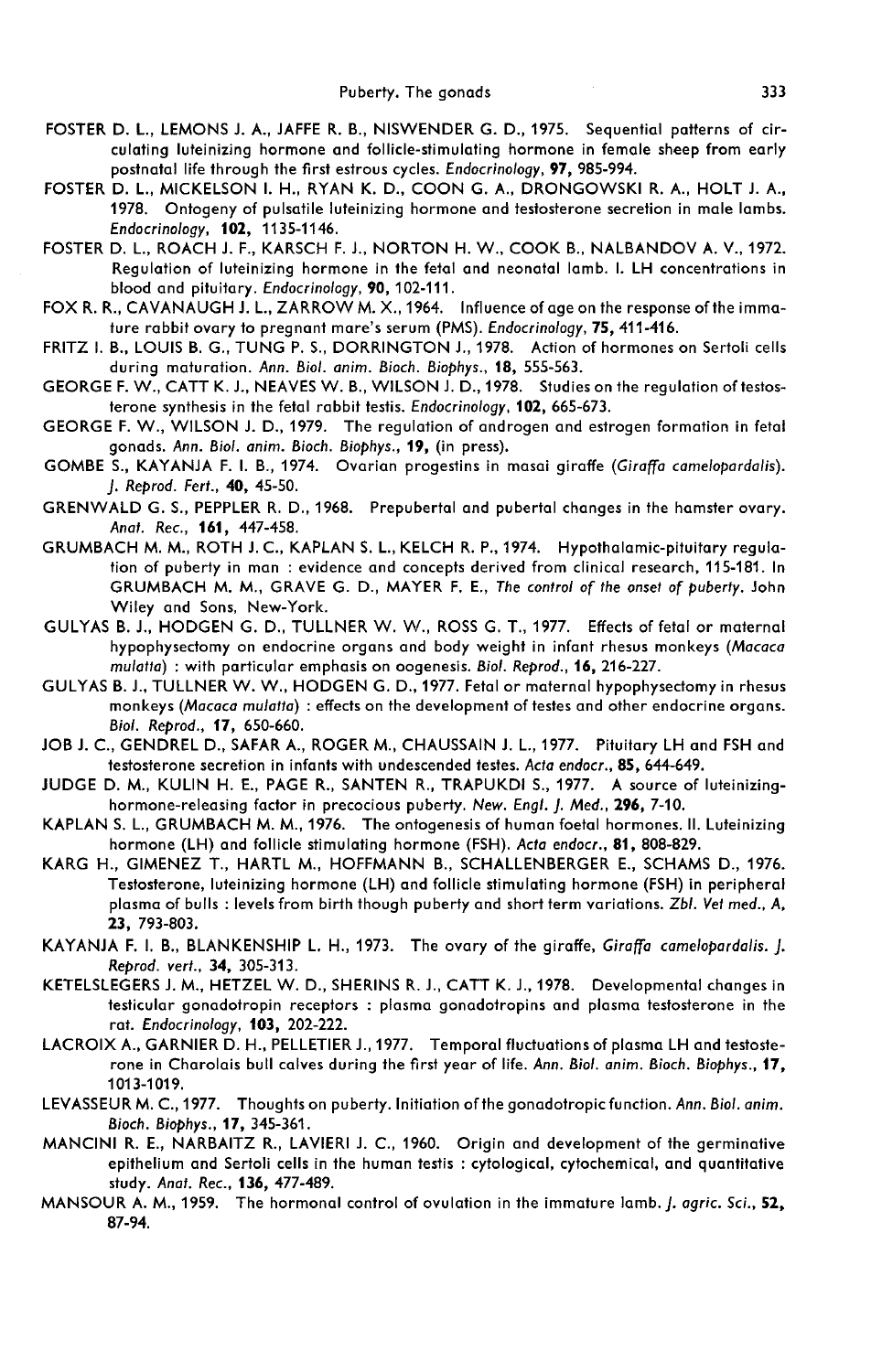MARDEN W. G. R., 1953. The hormone control of ovulation in the calf. *[. agric. Sci.*, 43, 381-406.

MARDER M. L., CHANNING C. P., SCHWARTZ N. B., 1977. Suppression of serum follicle stimulating hormone in intact and acutely ovariectomized rats by porcine follicular fluid. Endocrinology, 101, 1639-1642.

- MAULÉON P., 1961. Déroulement de l'ovogenèse comparé chez différents mammifères domestiques. Proc. 4th int. Congr. Anim. Reprod., vol. 2, 348-354, La Haye.
- MAULEON P., 1969. Oogenesis and folliculogenesis, 187-215. In COLE H. H., CUPPS P. T., Reproduc tion in domestic animals. 2d ed. Acad. Press, N. Y.
- MAULÉON P., 1973. Modification de l'apparition et de l'évolution de la prophase méiotique dans l'ovaire d'embryon de brebis. Ann. Biol. anim. Bioch. Biophys., 13, suppl., 89-103.
- MAULÉON P., BÉZARD J., TERQUI M., 1977. Very early and transient 17ß-estradiol secretion by fetal sheep ovary. In vitro study. Ann. Biol. anim. Bioch. Biophys., 17, 399-401.
- MAULÉON P., MARIANA J. C., 1977. Oogenesis and folliculogenesis, 175-202. In COLE H. H., CUPPS P. T., Reproduction in domestic animals. 3rd ed., Acad. Press, N. Y.
- MEUSY-DESSOLE N., 1974. Evolution du taux de testosterone plasmatique au cours de la vie fcetale chez le porc domestique (Sus scrofa). C. R. Acad. Sci. Paris, D, 278, 1257-1260.
- MEUSY-DESSOLE N., 1975. Variations quantitatives de la testosterone plasmatique chez le porc mâle de la naissance à l'âge adulte. C. R. Acad. Sci. Paris, D, 281, 1875-1878.
- MILEWICH L., GEORGE F. W., WILSON J. D., 1977. Estrogen formation by the ovary of the rabbit embryo. Endocrinology, 100, 187-196.
- ODELL W. D., SWERDLOFF R. S., 1976. Etiologies of sexual maturation : a model system based on the sexually maturing rat. Rec. Prog. Horm. Res., 32, 245-288.
- ORTAVANT R., COUROT M., HOCHEREAU de REVIERS M.-T., 1977. Spermatogenesis in domestic mammals, 203-227. In COLE H. H., CUPPS P. T., Reproduction in domestic animals. 3rd ed., Acad. Press, N. Y.
- OTA M., HSIEH K. S., OBARA K., 1970. Presence of gonadotropin inhibiting substance in the urine of albino rats. Endocr. Japon., 17, 333-337.
- OTA M., HSIEH K. S., OBARA K., 1971. Absence of gonadotropin inhibiting substance in the urine of pinealectomized rats. Endocrinology, 88, 816-820.
- PELARDY G., DELOST P., 1973. Evolution des teneurs plasmatiques en testosterone et en androstènedione chez le cobaye mâle au cours des trois premières semaines de la vie. C. R. Acad. Sci. Paris, D, 277, 949-952.
- PETERS H., 1969. The development of the mouse ovary from birth to maturity. Acta endocr., 62, 98-116.
- PETERS H., HIMELSTEIN-BRAW R., FABER M., 1976. The normal development of the ovary in childhood. Acta endocr., 82, 617-630.
- PICON L., 1956. Sur le rôle de l'âge dans la sensibilité de l'ovaire à l'hormone gonadotrope chez le rat. Arch. Anot. micr. Morph. exp., 45, 311-341.
- PICON R., 1976. Testosterone secretion by fœtal rat testes in vitro. [. Endocr., 71, 231-238.
- PICON R., KTORZA A., 1976. Effect of LH on testosterone production by foetal rat testes in vitro. FEBS Letters, 68, 19-22.
- POMERANTZ D. K., NALBANDOV A. V., 1975. Androgen level in the sheep fetus during gestation. Proc. Soc. exp. Biol. Med., 149, 413-416.
- PRYSE-DAVIES J., DEWHURST C. J., 1971. The development of the ovary and uterus in the foetus, newborn and infant : a morphological and enzyme histochemical study. J. Path., 103, 5-25.
- RESKO J. A., 1974. Sex steroids in the circulation of the fetal and neonatal rhesus monkey : a comparison between male and female fetuses, 195-204. In Coll. int. sur I'Endocrinologie sexuelle de la période périnatale. Coll. INSERM, vol. 32, INSERM Paris, ed.
- REYES F. I., BORODITSKY R. S., WINTER J. S. D., FAIMAN C., 1974. Studies on human sexual development. II. Fetal and maternal serum gonadotropin and sex steroid concentration. J. clin. Endocr. Metab., 38, 621-617.
- RICH K. A., de KRESTER D. M., 1977. Effect of differing degrees of destruction of the rat seminiferous epithelium on levels of serum follicle stimulating hormone and androgen binding protein. Endocrinology, 101, 959-968.